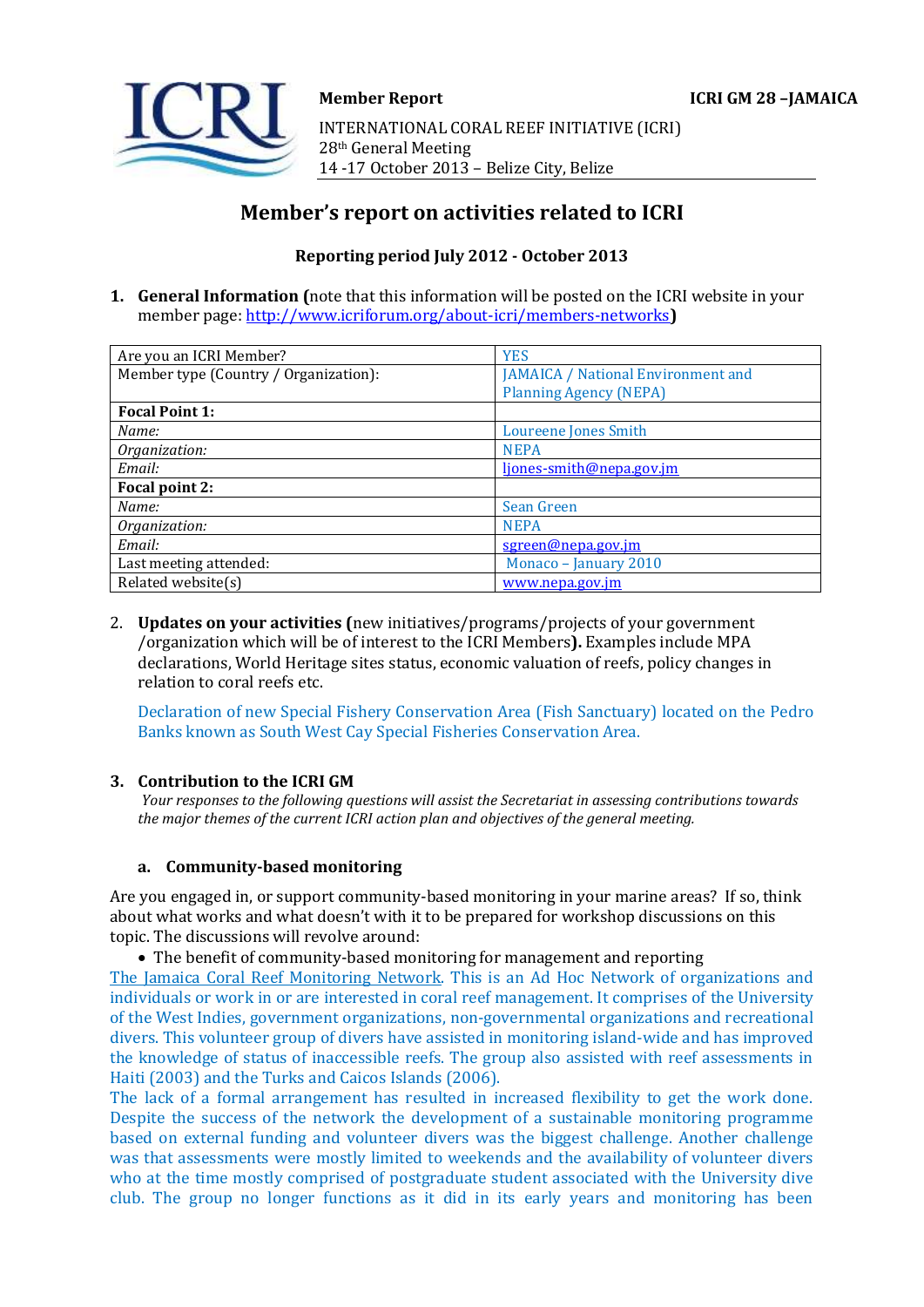institutionalized at the government environmental regulatory agency. However for the assessment of multiple remote sites volunteer members are occasionally co-opted. All data from these assessments are reported on in annual status of the reefs reports and also feed into global Reef Check database.

The National Game Wardens Programme. This is a voluntary environmental stewardship service performed by local community members with an interest in environmental management. After a period of training the recommended individuals are appointed as Game Wardens by the Governor General for one year based on the National Environment and Planning Agency's (NEPA) recommendation. Game Wardens comprise of staff from NGOs, CBOs, community members, NEPA staff and staff from other government agencies. They assist with monitoring island-wide with most concentrated in marine parks and special fishery conservation areas; all are required to submit quarterly monitoring reports. Reporting at times is a challenge and persons are removed from the programme for failing to submit reports.

 Way forward and how countries could support each other through a network of persons involved in monitoring and an online database.

The GCRMN had previously established regional nodes to facilitate and encourage the exchange of information and provide support. The nodes were also to encourage increased coral reef monitoring and reporting on the status of reefs; in the Northern Caribbean and Atlantic node which Jamaica is a part of this was never fully realized. These nodes can be resuscitated/relaunched but would require funds which are hard to come by.

The Caribbean Coastal Marine Productivity Programme (CARICOMP) network formally had an online database which members of the network could access. This data was archived by the Caribbean Coastal Data Centre, Centre for Marine Science, UWI which was established as a repository for coastal and marine data. The main areas of focus of the Centre are the provision of data management services and technical support to coastal and marine projects in Jamaica and the wider Caribbean; currently CARICOMP, Reef Check and AGRRA data are archived. The Centre is capable of providing the service online if the necessary infrastructure is put in place.

#### **b. Co-management**

Do you have co-management arrangements in place for your marine reserves? If so, start thinking about what they are, and what works for you in preparation for workshop and field trip discussions on this topic. There will be some interactive exercises to help guide your thinking and possible way forward.

Yes. There are co-management arrangements in place for two marine parks; namely the Montego Bay Marine Park and the Negril Marine Park. There are also 14 declared Special Fishery Conservation Areas (formerly known as fish sanctuaries) which are managed by nongovernmental organizations on behalf of the Government of Jamaica.

#### **4. Is there any other topic you would like to raise during the meeting?**

### **YES NO**

If yes, please indicate which topic and the reason why you would like to raise it:

[Insert text here]

## **5. Please list relevant publications, reports you have been released since the last meeting.**